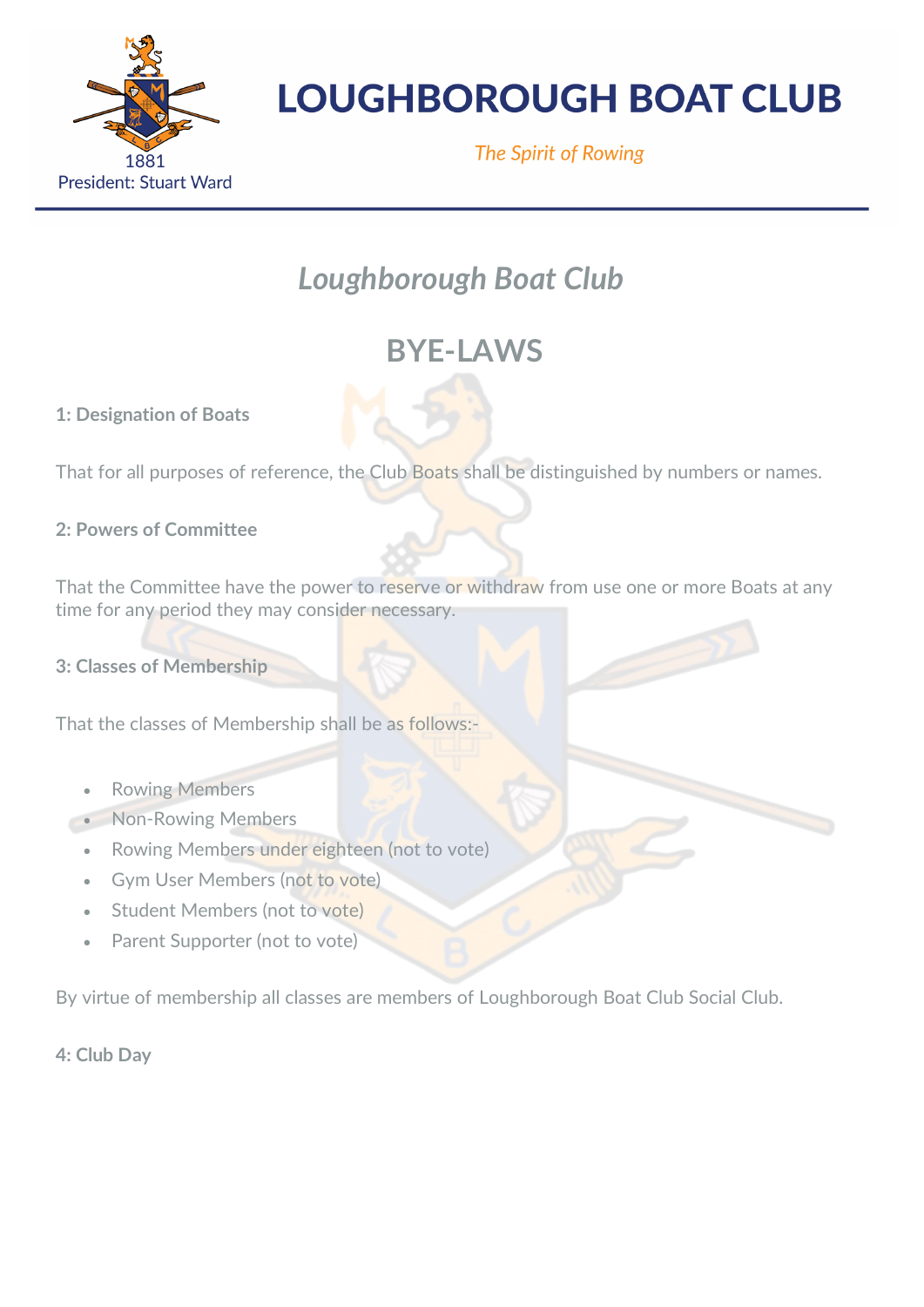

The Spirit of Rowing

Every member taking out a Club Boat must return it to the Boat House on the same day on which it was taken out, unless permission has previously been granted by the Captain.

#### **5: Members**

A Member may at any time introduce one or more friends who are not members of the Club. Friends so introduced may, in company with the Members introducing them be admitted to the use of a Club Boat.

No member is allowed to introduce the same friend more than TWICE during the Boat Club Year unless such friend be bona-fide visitor and ordinarily resident more than twenty-five miles from the club.

### **6: Housing Boats**

That any member landing from a Club Boat shall be bound to assist in properly housing such Boat and stowing away oars and sculls.

**7: Allocation of Boats and Blades**

The Captain, or Vice-Captain(s) shall allocate Boats and Blades to crews.

#### **8: Management of Races**

On the occasion of a Club competition or any other special event, the Committee shall appoint a Member or Members of the Club to take charge of and conduct all the arrangements connected therewith.

#### **9: Regatta Crews**

That all crews entered by the Club to contend at a Regatta be formed by the Captain, or Vice Captain(s).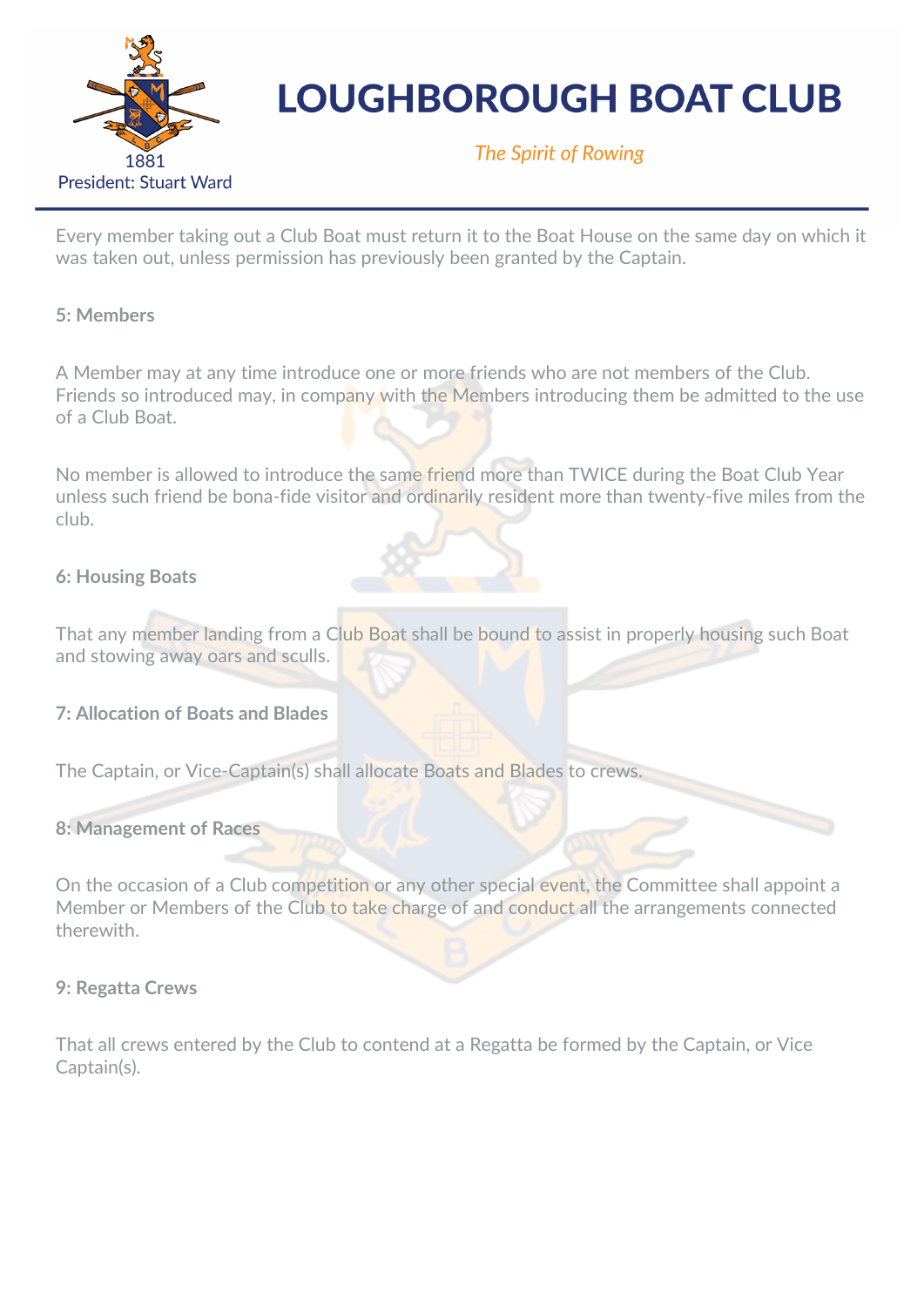

The Spirit of Rowing

Crews entered for Regattas must be certain of being at the start of the time they are drawn for, and Members may be fined for being late by the Committee or Captain.

### **10: Regatta Fees**

That all Crews contending at Amateur Regattas are responsible for the payment of their own fees.

### **11: Non-Fulfilment**

That any member engaging to row in a Regatta or Club Competition, and failing to do so for any cause the Committee may deem insufficient, shall reimburse other members of the crew for any loss.

### **12: Club Notices**

Attention must be paid to all notices posted on the Club Notice Board, located in the Boat house, by the Captain, Vice-Captain(s) or Secretary. A plea that Members have not read these notices cannot be taken as an excuse for non-compliance.

### **13: Navigation**

That the Rule of navigation on the River Soar shall be to keep to the Coxswain's right, leaving the Boat passed on the left side. A rowing boat with a coxswain should give way to a boat without a coxswain. A rowing boat should give way to a sailing boat.

A sculler or crew intending to overtake another craft must make sure it is safe to do so before commencing the manoeuvre.

The Stroke of a Boat shall be responsible for instructing the Coxswain in the Rule of the river.

All Members and Coxes must abide by safety Regulations as promulgated by the Committee.

**14: Using Locks**